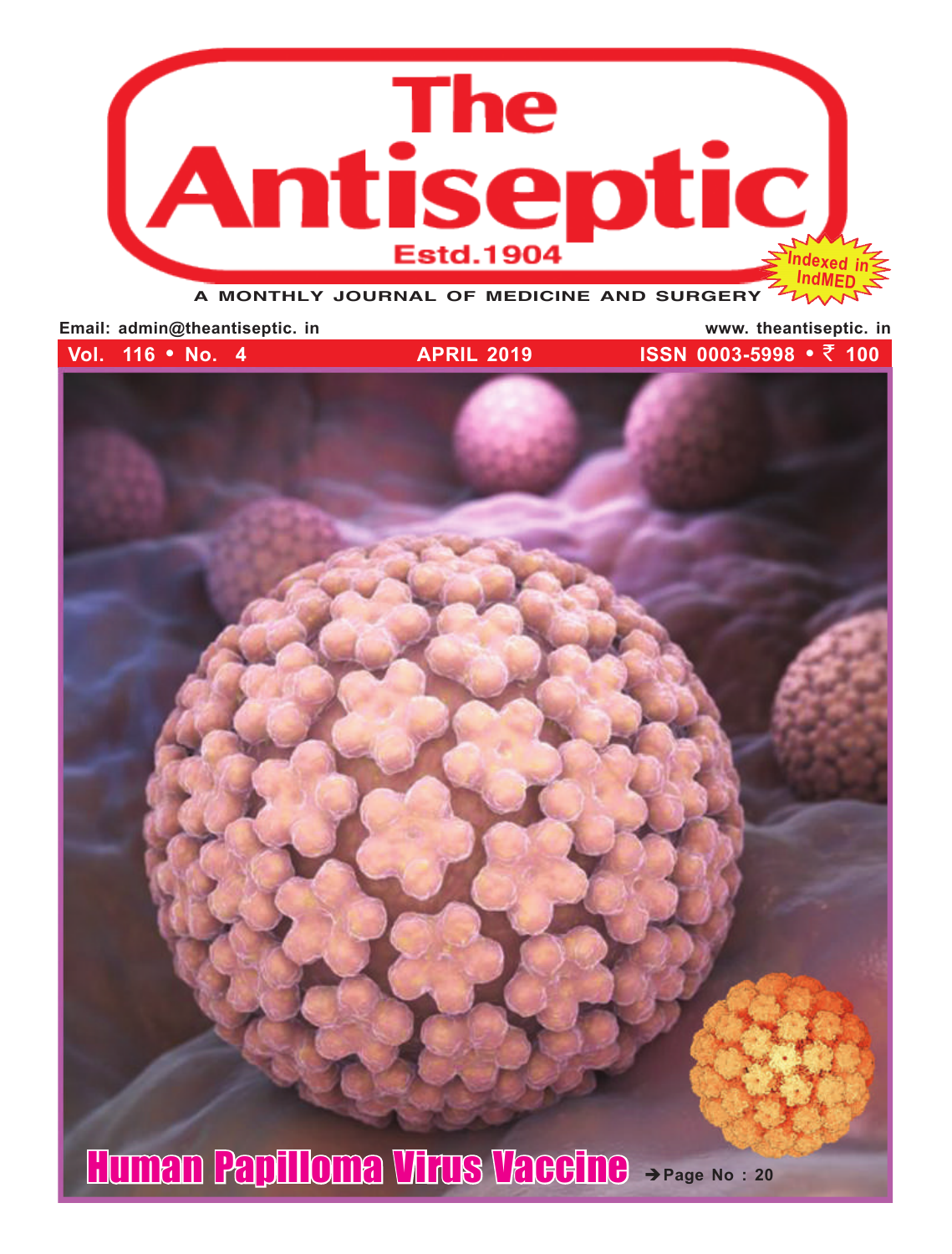# **HEALTH, HEALTH AND HEALTH** FOR ALL -



Payable at Madurai.

Account No. 268109000188090 IFSC Code: CIUB0000268 Bank: City Union Bank Branch: TVS Nagar, Madurai-625003

Madurai - 625 003. Tamilnadu. Ph:  $0452 - 2692939 / 4378300$ Mob: +91 72000 84864 Email: admin@theantiseptic.in Website: www.theantiseptic.in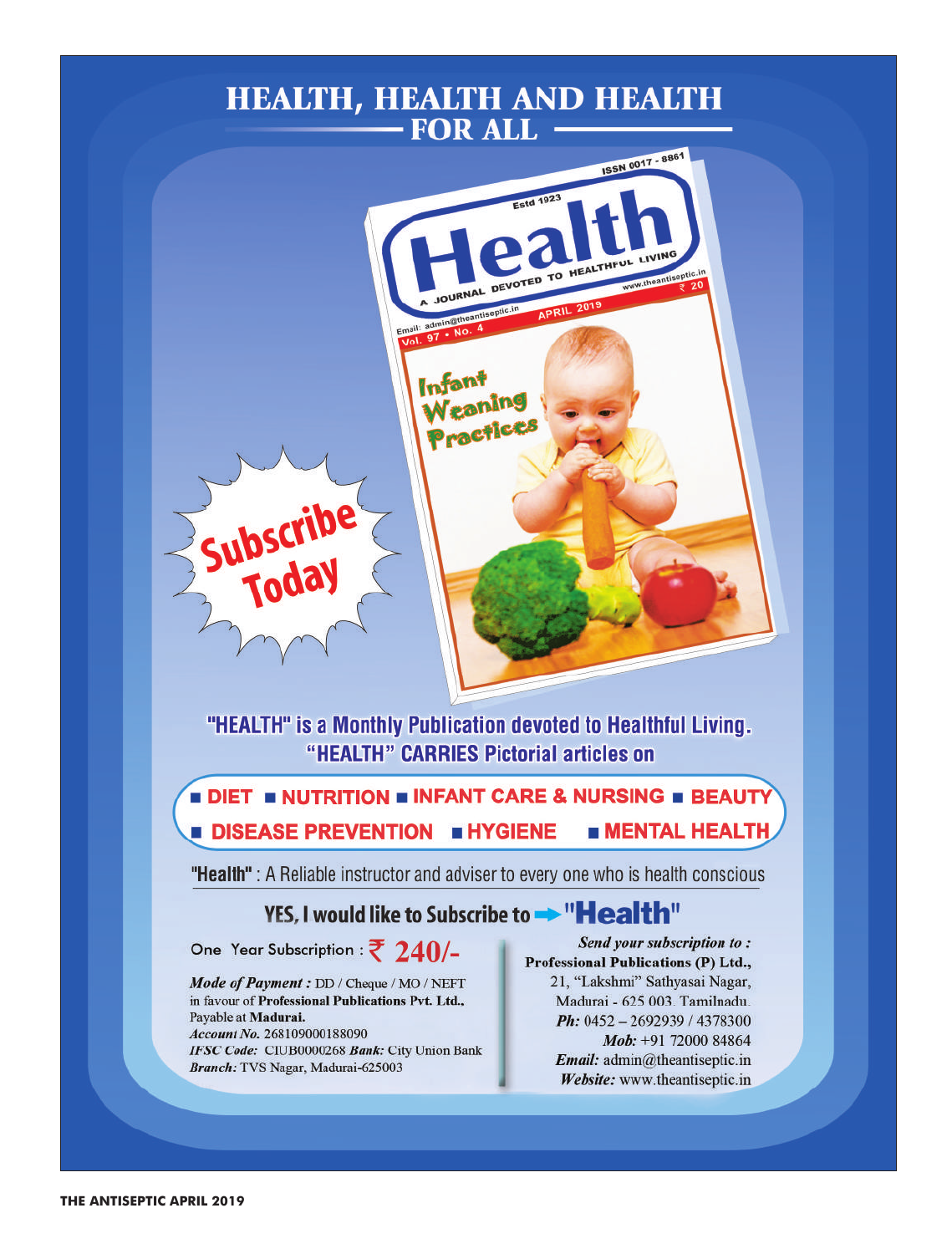

Founded by

**Dr. U. RAMA RAO**

Editor and Publisher

**Dr. R. LAKSHMIPATHY**

Executive Editor

**Dr. S. VEMBAR**

#### **ADVISORY BOARD**

Dr. K.V. Thiruvengadam MD

Dr. Sam C. Bose MS, M.Ch.

Dr. K. Srinivasan, **MD, DM, Phd, FRCP, (E&G), FICA, FAMS**

Dr. N. Kasirajan MD

Dr. N. Hariharasubramanian MD, Ph.D

Dr. N. Mohandas MD, DM, (Nephro)

Dr. Revathy Janakiram **MD DGO MNAMS FICMCH FICOG**

Dr. Shailesh Jain MS, MCh.

Dr. Sanjay Agrawal MBBS, MSC, MBA

Dr. Usha Giridhar M.D.S.

Dr. J. Jeyavenkatesh BSMS, MD

Dr. J. Sangumani MBBS, MD

Dr. R. Premalatha MD DGO DNB FRCOG

Dr. S. Meenakshi Sundaram MD, DM

**Overseas Editor Dr. K. Ramasubbu**

**Single Copy Rs.100/-**

**Annual Subscription Rs. 1200/-** 

Rates include Postage. Cheques / D.D. to be drawn in favour of Professional Publications (P) Ltd., Madurai - 625 003, Tamilnadu. Ph: 0452 - 4378300, 2692939 Mobile No: 72000 84864

email: admin@theantiseptic.in

# **Publisher's Note**

Dear Doctors,

#### **The Antiseptic goes Digital Also!**

"The Antiseptic" a monthly publication devoted to the cause of medical practice with an emphasis on general practice since 1904, has to its credit more than 100 years of uninterrupted dedicated service to Indian Medical Fraternity.

As one grows older, the dependence on drugs for relief of pain and suffering increases while the body becomes less efficient in handling the medicines and excreting them, resulting in greater drug interactions and cumulative adverse effects on the kidneys, liver, heart and brain. Therefore, utmost judiciousness is required in prescribing drugs for the elderly.

Month after month especially general physicians rely on **The Antiseptic** for breakthrough research at the intersection of biomedical science and clinical practice. Its peer-reviewed research and interactive clinical contents make it a must-read for physicians, educators, and the global medical community.

To keep abreast with the fast developing technology and digital trends **The Antiseptic** goes digital as well.

Launched from August 2016, onwards **www. theantiseptic. in** the most cutting-edge, website offers specialists, general physicians, and other health professionals the most robust and integrated medical information on medicine and surgery.

Welcome to **www. theantiseptic. in**

With warm regards,

Yours cordially R. Lansh - 1

**Dr. R. LAKSHMIPATHY** *PUBLISHER*

Printed by **L. Saroja,** Partner on behalf of **M/S. Sree Vinayaga Screens,** Edited and published by **Dr. R. Lakshmipathy** Sri Ram, 27, Sathya Sai Nagar, Madurai – 625 003 on behalf of **M/S. Professional Publications (P) Ltd,** and printed at 12A/1, Subramania Pillai Street, Madurai – 625 010 and published at 21, Lakshmi Sathya Sai Nagar, Madurai- 625 003. Executive Editor **Dr. S. Vembar, MBBS, M. Sc. ,** is responsible for selection of articles and news under PRB Act.

Madurai 20. 03. 2019

#### **Note to Subscribers**

THE ANTISEPTIC is not responsible for any loss in postal transit, as copies are sent by ordinary book-post. However replacement in such cases will be made only if claims are received within the month of issue. Not notifying the change of address or incomplete address will not qualify for replacement of copies.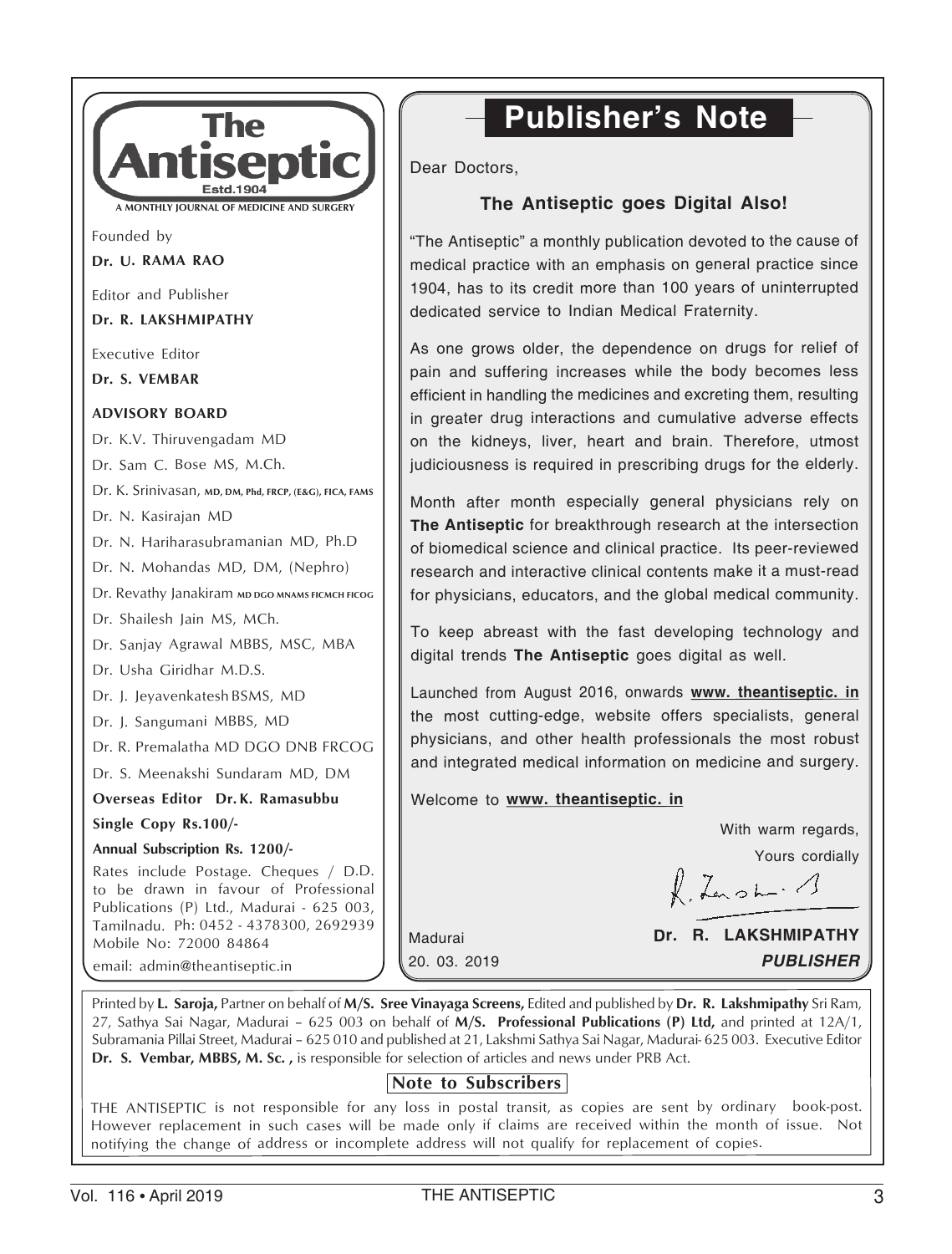## **EDITORIAL Iron Metabolism** *.....................................................................................................................***05 GENERAL Probiotics: Are they risk-free?** *Sanjay Agrawal .........................................................***07 Overexploitation of Himalayan Viagra will lead to extinction** *Anshul Tomar, Vijay Thawani ...................................................................................................***12 Transinguinal Preperitoneal (TIPP) Meshplasty in the Management of Inguinal Hernia: A Retrospective study of 50 cases at VSSIMSAR, Burla** *Harekrishna Majhi, Sandeep Ku. Das, Bhupesh Kumar Nayak, Akshay Ku. Behera ...............***14 CAR T - Cell Therapy in Cancer** *Devvrat Raghuvanshi, Vijay Thawani ......................................................................................***18 HPV Vaccine – A Miraculous Invention!** *Revathy Janakiram ........................................***20 The paramedian forehead flap: workhorse in reconstruction on external nose** *Sudhir M. Naik, Vidya H., Sarika Sudhir Naik ..........................................................................***22 Artificial Intelligence and Pharmacovigilance** *Rimjhim Sahu, Vijay Thawani ...................................................................................................***24 "Transoral transtonsillar styloidectomy": A minimally invasive technique for stylohyoid syndrome** *Sarika Sudhir Naik, Sudhir M. Naik, Vidya H. ..........................................................................***26 ALTERNATIVE MEDICINE Treatment Modlities of Haemorrhoids** *Kulkarni N.H., Maladkar C.S., Sachin N. Patil, Sarma J.K. ......................................................***29 Panchakarma-Preventive and Healing Therapies in Ayurveda** *Renuga Suresh V. ....................................................................................................................***34 Ayurvedic Pharmacological Potential of Brihat Yogaraja Guggulu – An Herbo-Mineral Medicine** *Maladkar C.S. .................................................................***37 Role of yoga on mental health and physical fitness in school going children** *Dhananjay Dilip Deshmukh .......................................................................................................***41 A Literary Review of Dwadashashana Pravichara** *Shamkumar Krishnarao Karvekar ..............................................................................................***44** Occasional Review . .................................................................................................................**46** Gleanings ...................................................................................................................................**47** Glimpse into history ...................................................................................................................**48** Case of the month .....................................................................................................................**49** Medi Quiz .................................................................................................................................**50 THE ANTISEPTIC - A MONTHLY JOURNAL OF MEDICINE & SURGERY Vol 116 No 4 CONTENTS APRIL 2019** (Pages : 1-52)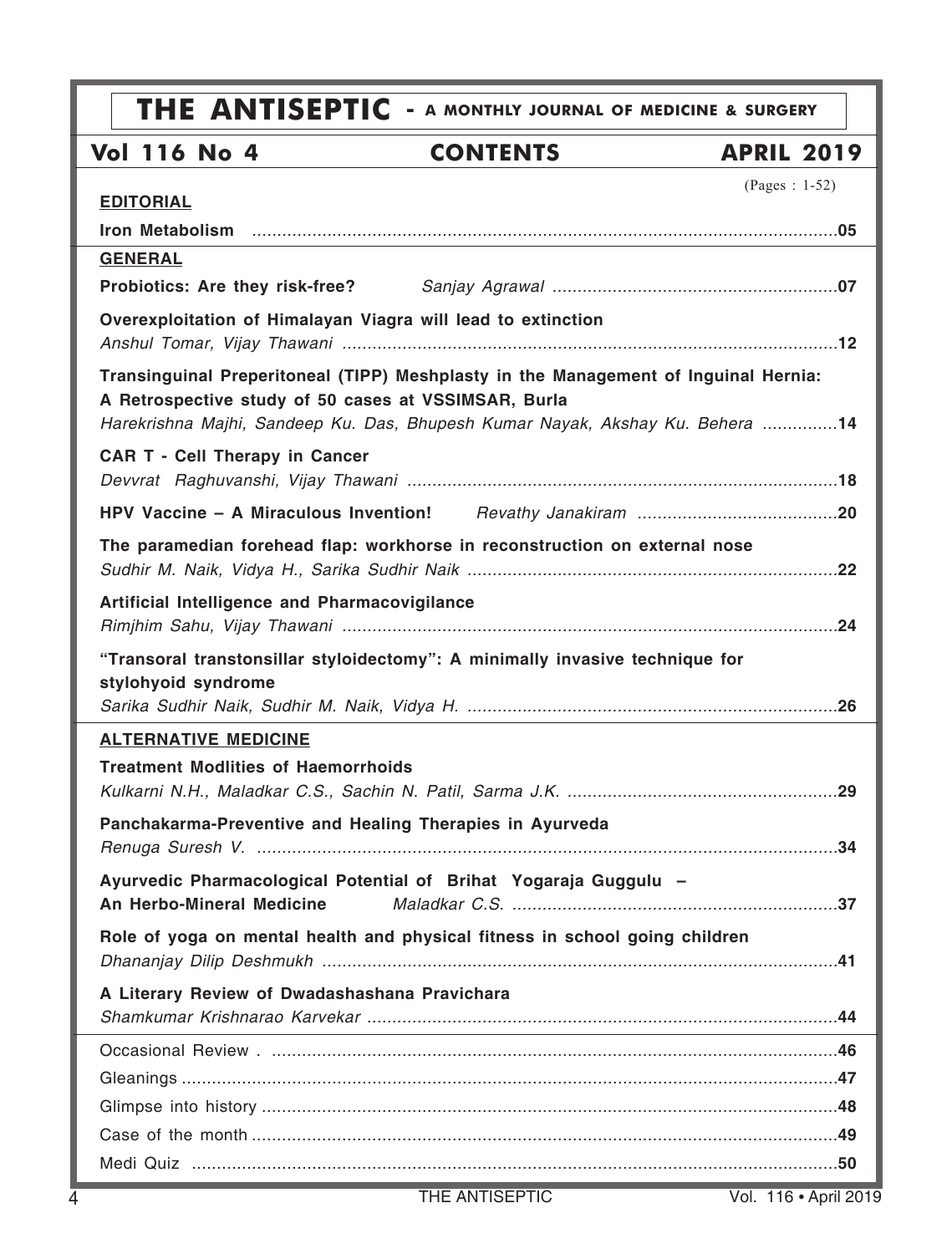## **Iron Metabolism**

The total body iron in a 70 kg man is about 4 gms. Body absorbs r/mg/daily to maintain equilibrium. The internal requirement of iron is about 20-25 mg. About 20mg for iron synthesis and degradation and another 5mg for other needs. This daily turnover passes through the plasma for reutilization. Iron in excess of these requirements is deposited in body stores as ferritin or haemosiderin.

Iron absorption is an active process, in the proximal small intestine. The absorptive cells in the crypts of Lieberkuhn migrate to the tips of the villi and are adapted to the body needs of iron by incorporating proportionate quantities of iron into them. The iron binding proteins in the cells decrease the uptake of excess iron. Excess iron is excreted in the faces, unabsorbed. Loss of iron is a passive process due to haemorrhage haemoglobinuria from intravascular haemolysis.

Three pathways exist for uptake of food iron. Heme from organic sources is digested to be free of globin and enters the cells as metalloporphyrin. Within the cells, iron is released from heme by heme oxygenase and inorganic iron enters the circulation. Inorganic iron from diet is mostly ferric iron, which either enters the cells through the integrin mobidiferrin pathway or is reduced to the ferrous state and enters via the divalent metal transporter 1. The proteins of both these pathways interact with paraferritin within the cells.

Excess iron is stored as ferritin to protect the cell from oxidative damage. Entry of iron into the circulation from the cells is facilitated by proteins ferroportin and hephaestin. The intestinal cells are given a feedback by a reverse transport of iron from the plasma to be cell using a holotransferrin receptor.

Most iron delivered to non intestinal cells is bound to transferring, via the classical transferrin receptor pathway and a pathway independent of the receptor. Substances that diminish the absorption of ferrous and ferric iron include oxalates, phosphates, carbonates and tannates. Ascorbic acid increases the absorption of ferric and ferrous iron but has little effect on the absorption of heme iron.

**(N. Hariharasubramanian MD, Phd)**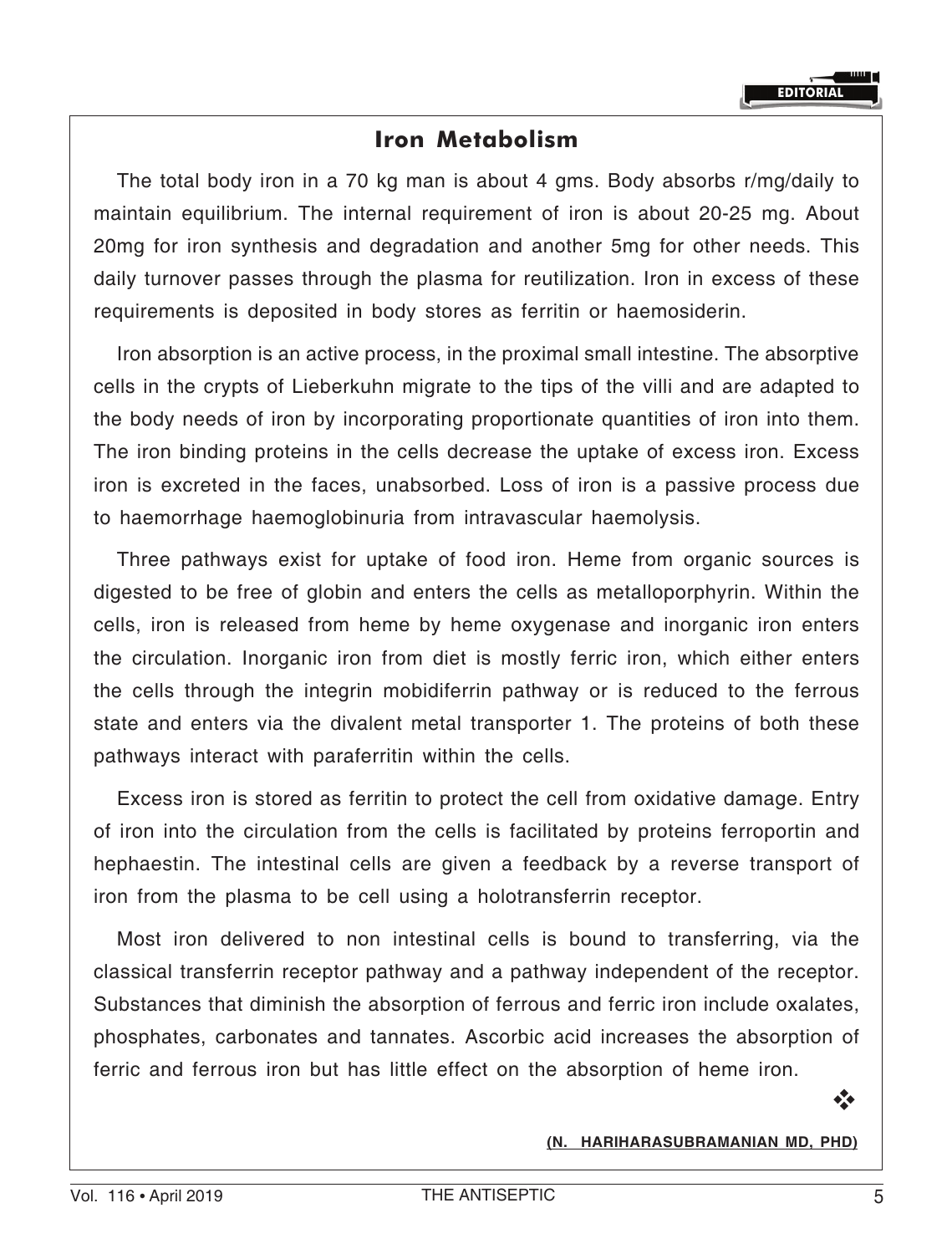# The ıtiseptic

 $\ldots \mathbin\mathbin\mathbin\mathbin\mathbin\mathbin\mathbin\mathbin\mathbb K$ 

### **Professional Publications (P) Ltd., lea Annual Subscription Tariff**

| <b>Particulars</b> | Printed Copy | E-Magazine                                  | <b>Both Print &amp; E Copies</b>  | No. of Issues |
|--------------------|--------------|---------------------------------------------|-----------------------------------|---------------|
| The Antiseptic     | ₹ 1200/-     | ₹ 1180/-*<br>$(1000 + GST \text{ Rs.} 180)$ | र 2180/-<br>$(2000 + GST$ Rs.180) | 12            |
| <b>Health</b>      | ₹ 240/-      | ₹ 236/-*<br>$(200 + GST$ Rs.36)             | ₹ 436/-<br>$(400 + GST Rs.36)$    | 12            |

| <b>For Payment Through NEFT</b> |                                   | <b>Send your Subscription to:</b>                     |  |
|---------------------------------|-----------------------------------|-------------------------------------------------------|--|
| <b>Bank Name</b>                | <b>City Union Bank Ltd. (CUB)</b> | PROFESSIONAL PUBLICATIONS (P) LTD,                    |  |
| <b>Branch</b>                   | TVS Nagar, Madurai-625003         | NO. 21. "LAKSHMI", SATHYASAI NAGAR,<br>MADURAI-625003 |  |
| <b>Account No</b>               | 268109000188090                   | Ph: 0452 269 2939 / 437 8300 / +91 72000 84864        |  |
| <b>IFSC Code</b>                | <b>CIUB0000268</b>                | Email: admin@theantiseptic.in                         |  |

|               | PROFESSIONAL PUBLICATIONS (P) LTD., Payable at Madurai. |
|---------------|---------------------------------------------------------|
| Name          |                                                         |
| Speciality    |                                                         |
| Address       |                                                         |
|               |                                                         |
| Tel.          |                                                         |
| Pin Code      |                                                         |
| Landline with |                                                         |
| STD Code:     |                                                         |
| Mobile        |                                                         |
|               |                                                         |
|               |                                                         |

**Note:** If subscription is paid through online (NEFT / IMPS / UPI), please inform us your payment details through Email admin@theantiseptic.in or by submitting **"Online payment intimation form"** which is available in our website "www.theantiseptic.in"

**For Advertisement Contact : +91 72000 84864/ 99948 85497 For Email :- admin@theantiseptic.in**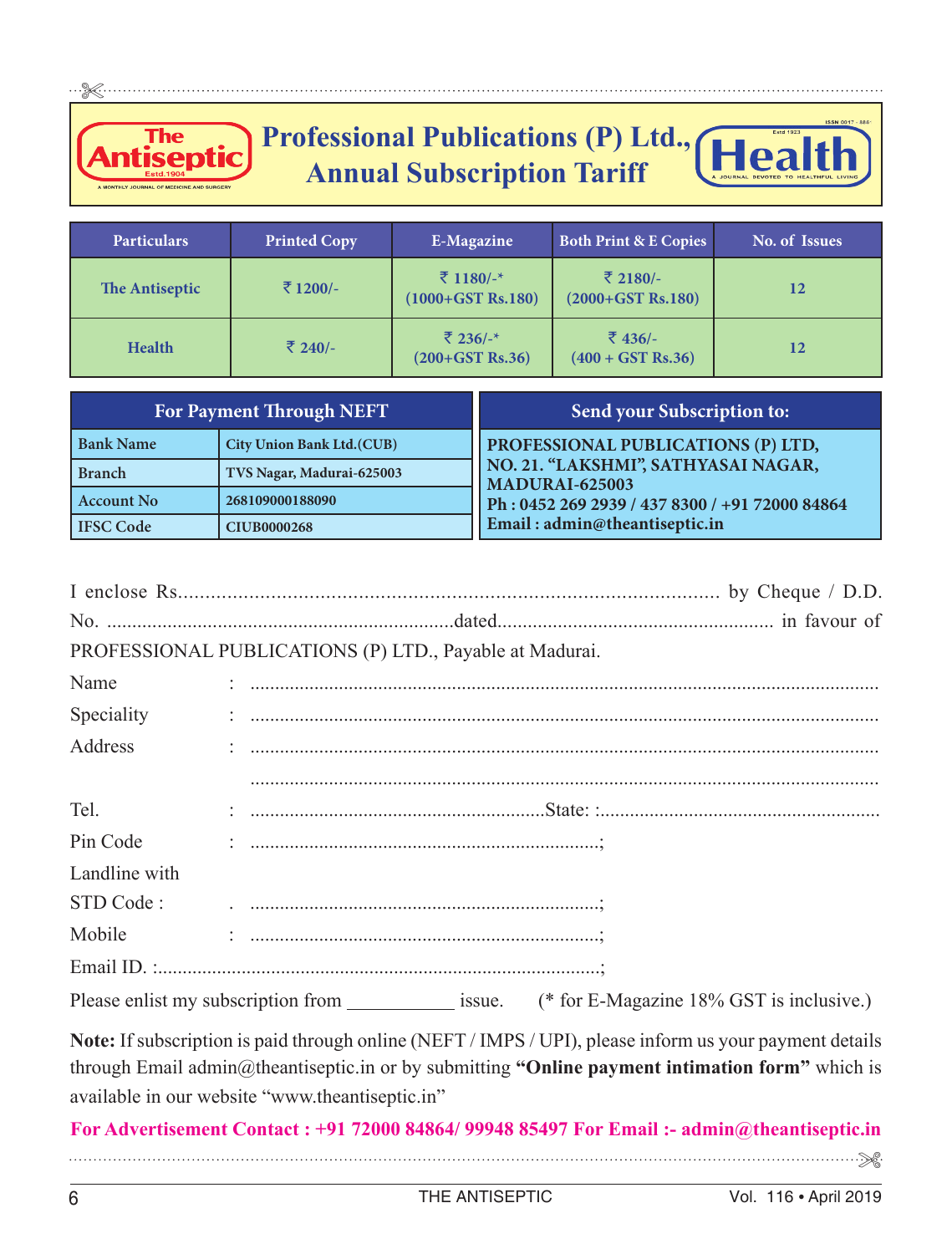

# **Probiotics: Are they risk-free?**

#### **Sanjay Agrawal**

#### **Introduction:**

In 2001, the Food and Agriculture Organization of the United Nations and the<br>World Health Organization World Health (WHO) defined probiotics as live microorganisms which, if administered in an adequate amount, confer a health benefit to the host. This definition was maintained by the International<br>Scientific Association for Association for Probiotics and Prebiotics (ISAPP) in 2013.

The term probiotic can be subcategorized to include probiotic drugs, probiotic foods (e.g., foods, food ingredients, and dietary supplements), direct-fed microbials (probiotics for animal use), and designer probiotics (genetically modified probiotics)1

In the United States, probiotics are considered to be foods or biologics, depending on their intended use.Regardless of how a probiotic is currently marketed, when it is intended to prevent or treat a disease or abnormal condition, it becomes a "drug." According to an FDA working definition, probiotics are classified as "live biotherapeutics": "live microorganisms with an intended therapeutic effect in humans, including bacteria and yeast used in disease prevention or treatment, intended local or regional action." It includes "probiotics for clinical use"<sup>2</sup>

New species and more specific strains of bacteria are constantly

Leading Pharmaceutical Consultant and Editor-in Chief of IJMToday, 6/146, Malviya Nagar, Jaipur -302017. Rajasthan.

being sought for development of novel probiotic products. The incorporation of novel bacterial strains into foods and therapeutic products requires reconsideration of the procedures for safety assessment and their safety cannot be assumed. Probiotic products which claim specific nutritional, functional or therapeutic characteristics blur the boundaries between food, dietary supplement or medicine and both their efficacy and safety should be carefully assessed.

#### **Probiotics : Regulatory Status**

Depending on the intended use of a probiotic, whether as a drug or a dietary supplement, regulatory requirements differ. According to the Food and Drug Administration(FDA) definition, a drug is an article intended for use in the diagnosis, cure, mitigation, treatment, or prevention of disease.

If a probiotic is intended for use as a drug, then it must undergo the regulatory process as a drug, which is similar to that of any new therapeutic agent. An Investigational New Drug application must be submitted and authorized by FDA before an investigational or biological product can be administered to humans. The probiotics drug must be proven safe and effective for its intended use before marketing.

If a probiotic is intended for use as a dietary supplement, it is placed under the umbrella of "foods," and as such is regulated by FDA's Center for Food Safety and Applied Nutrition. A dietary supplement is defined by the Dietary Supplement Health and Education Act (DSHEA) of 1994

as a product taken by mouth that contains a "dietary ingredient" intended to supplement the diet. Supplements must contain >1 of the following dietary ingredients:a vitamin; a mineral; an herb or other botanical (excluding tobacco); an amino acid; a dietary substance for use by persons to supplement the diet by increasing the total dietary intake; a concentrate, metabolite, constituent, extract; or combination of any of the above . Also, since implementation of the Dietary Supplement and Non-prescription Drug Consumer Protection Act in 2006, manufacturers and distributors of dietary supplements have been required to record and forward to FDA any directly received reports of serious adverse events associated with use of their products.

In contrast to drugs, dietary supplements do not need FDA approval before being marketed. However, manufacturers need to notify FDA before marketing a product. According to DSHEA, the manufacturer is responsible for determining that the dietary supplements that it manufactures or distributes are safe and that any representations or claims made about them are substantiated by adequate evidence to show that they are not false or misleading; the manufacturers need not provide FDA with evidence that substantiates the safety or purported benefits of their products, either before or after marketing.

 In Australia, probiotics marketed for specific health benefits require premarket review by the Therapeutic Goods Administration and are usually

Dr. Sanjay Agrawal,

Specially Contributed to "The Antiseptic" Vol. 116 No. 4 & P : 07 - 11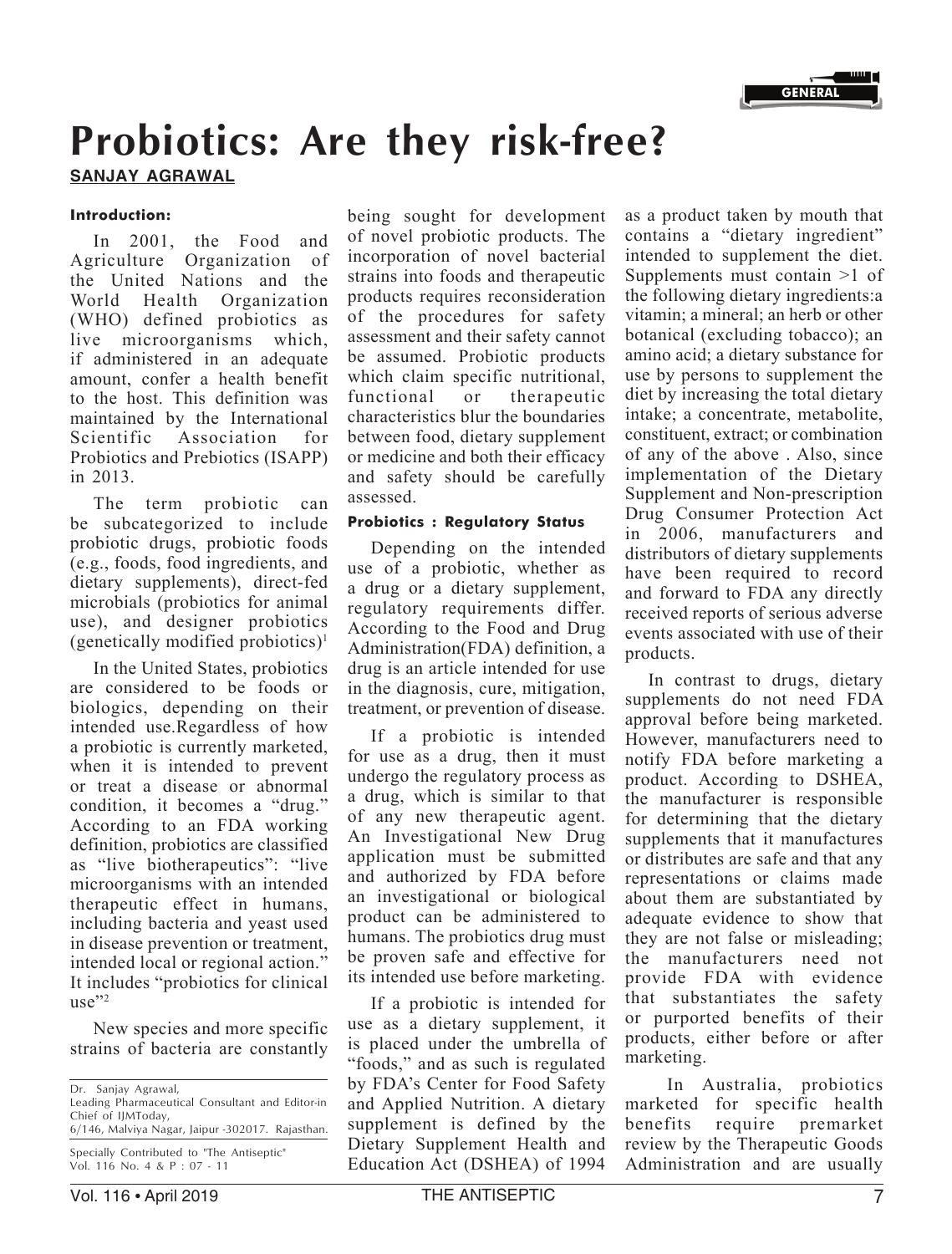

regulated as complementary medicines. In Japan, those probiotic products marketed for a specified health use also require formal premarket review by the Health Ministry.

#### **Probiotic Safety: Existing guidelines**

In recent years several organisations have formulated approaches to assess the safety of probiotics. The Joint FAO/ WHO Working Group on Drafting Guidelines for the Evaluation of Probiotics in Food, proposed a framework consisting of strain identification and functional characterisation, followed by safety assessment and Phase 1, 2 and 3 human trials. It recommended that probiotic foods be properly labelled with the strain designation, minimum numbers of viable bacteria at the end of shelf-life, storage conditions and manufacturer's contact details.

#### **The Working Group suggested the following minimum tests to ensure safety:**

- Determination of antibiotic resistance patterns
- **Assessment of metabolic activities** (e.g. D-lactate activities (e.g. D-lactate<br>production, bile salt production, deconjugation)
- **Assessment** of side-effects during human studies.
- $\Box$  Post-market epidemiological surveillance of adverse incidents in consumers.
- <sup>g</sup> If the strain being evaluated belongs to a species known to be either a mammalian toxin producer or to have haemolytic potential; it must be tested for toxin production or haemolytic activity.

The European Food Safety Authority (EFSA) has proposed a scheme based on the concept of Qualified Presumption of Safety  $(QPS)^3$ 

#### **Broadly the characteristics to be evaluated for QPS approval are:**

- Unambiguous identification at the claimed taxonomic level.
- Relationship of taxonomic identity to existing or historic nomenclature.
- **p** Degree of familiarity with organism, based on weight of evidence.
- $\blacksquare$  Potential for pathogenicity to humans and animals and the end use of the micro-organism.

The Center for Biologics Evaluation and Research (CBER), which regulates human biologics, recommends that safety studies also assess the antibiotic susceptibility of the strain, adherence, colonization, pathogen binding inhibition, duration of fecal shedding, potential translocation across the gut lumen under certain circumstances, and adequate attenuation, inactivation, and/or control for reversion to toxicity or virulence.

Since development of these guidelines, only a few manufacturers have conducted small, randomized, controlled studies in humans to prove efficacy and safety of their products. More manufacturers should take on the responsibility of providing information to consumers and clinicians about the type and extent of safety assessments that have been conducted on their products.

#### **Probiotics: Potential Risks**

Probiotics are often regulated as dietary supplements rather than as pharmaceuticals or biological products. Thus, there is usually no requirement to demonstrate safety, purity, or potency before marketing probiotics. The safety of a commercially available probiotic product depends not only on the probiotic organism but

on the other constituents of the product, be it a food or medicinal formulation.

As live microbial products, probiotics have several potential sources of risk as mentioned below4

- 1. Intrinsic toxicity (e.g., a dangerous bacterium),
- 2. Intrinsic variation (e.g., virulent variants of the same bacterial species),
- 3. Product misidentification,
- 4. Product mislabeling,
- 5. Contamination, and
- 6. Adulteration

Probiotics may be responsible for four types of side effects in susceptible individuals: systemic infections, harmful metabolic activities, excessive immune stimulation, and gene transfer.<sup>5</sup>

#### **Infection**

The most important area of concern with probiotic use is the risk of sepsis. One theoretical concern with the safety of probiotics is that some have been designed or chosen to have good adherence to the intestinal mucosa, and this is considered important for their mechanism of action. Adherence to the intestinal mucosa may also increase bacterial translocation and virulence. The most potent probiotics, therefore, may have increased pathogenicity. The relation between mucosal adhesion and pathogenicity in Lactobacillus spp. is supported by the finding that blood culture isolates of Lactobacillus spp. adhere to intestinal mucosa in greater numbers than do isolates from human feces or dairy 4 products<sup>6</sup>

**Patients with any of the following risk factors are at increased risk of developing sepsis following use of probiotics:**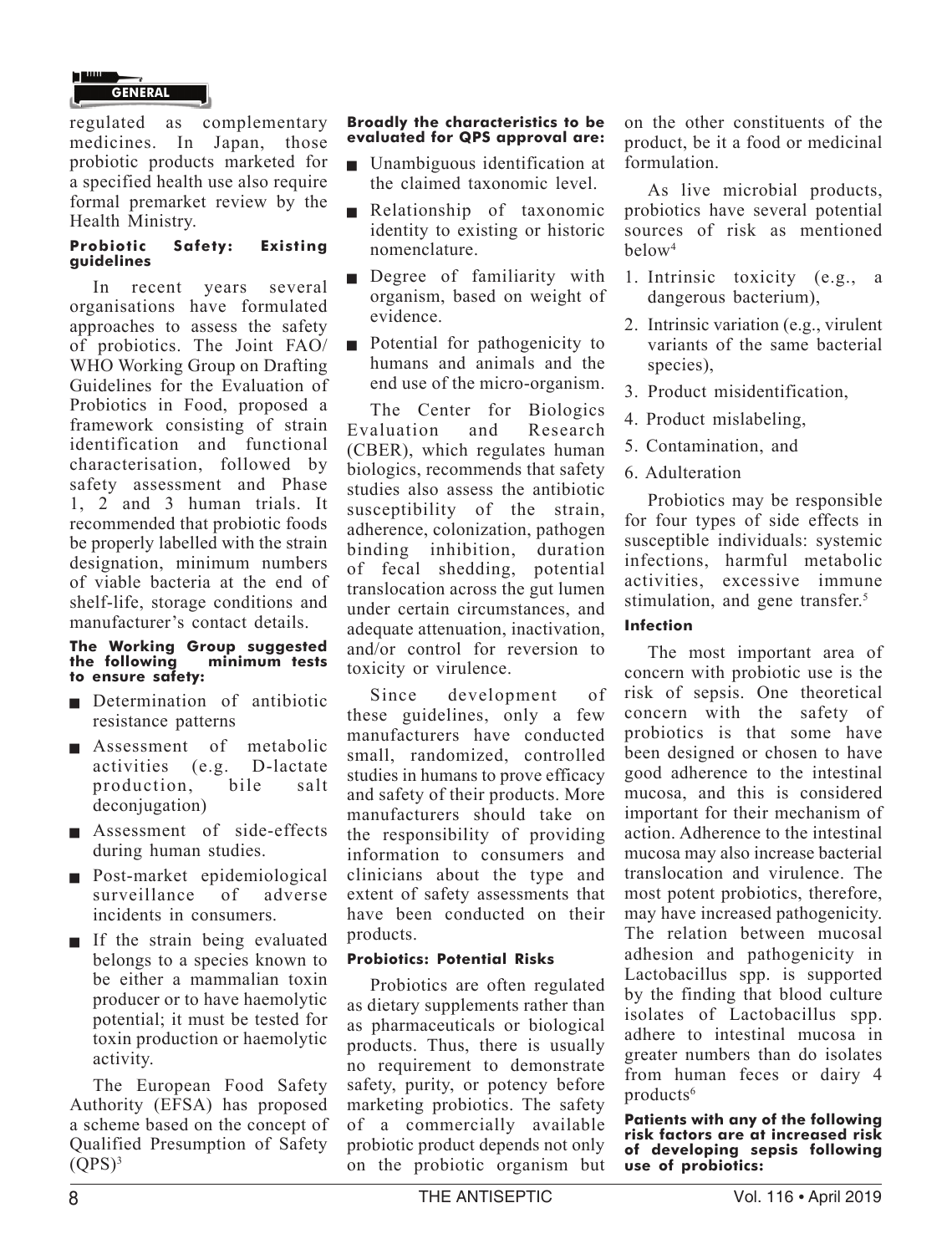- 1. Immune compromise, including a debilitated state or malignancy
- 2. Premature infants
- 3. Central Venous Catheter
- 4. Impaired intestinal epithelial barrier, eg, diarrheal illness, intestinal inflammation
- 5. Administration of probiotic by jejunostomy
- 6. Concomitant administration of broad spectrum antibiotics to which probiotic is resistant
- 7. Probiotics with properties of high mucosal adhesion or known pathogenicity
- 8. Cardiac valvular disease (Lactobacillus probiotics only)

#### **Deleterious metabolic activities**

The GI microflora plays an important role in many metabolic activities, such as digestion of complex carbohydrates, lipid metabolism, and glucose homeostasis<sup>7</sup>. There is therefore a theoretical risk of adverse metabolic effects from manipulation of the microflora with the use of probiotics. The likelihood of significant adverse effects in this regard seems low as probiotic studies to date have not shown significant adverse effects on growth or nutrition<sup>8</sup>

#### **Immune deviation or excessive immune stimulation**

The GI microflora plays an important role in a range of immune functions, including antibody production, the development and persistence of oral tolerance to food antigens, and the formation of germinal centres within lymphoid follicles<sup>9</sup> This crucial role of the GI micoflora in normal immune development suggests that manipulations designed to alter the microflora may have significant immunomodulatory effects. The long-term effects of these manipulations on the host

is difficult to predict, and adverse effects on immune development remain a possibility. This is particularly relevant with use of probiotics in neonates and in pregnant women.

#### **Gene Transfer**

Whether resistance genes can be transferred by a probiotics organism to the endogenous flora, or vice versa, and the impact this would have on antibiotic treatment has yet to be elucidated.

Lactic acid bacteria are naturally resistant to many antibiotics by virtue of their structure or physiology. In most cases the resistance is not transferable. However, it is possible for plasmidassociated antibiotic resistance to spread to other species and genera. Studies with lactic acid bacteria, have demonstrated presence of plasmids with antibioticresistance genes, including genes encoding resistance to tetracycline, erythromycin and chloramphenicol. These resistance plasmids have been found in L. reuteri, L. fermentum, L. acidophilus, and L. plantarumin raw meat, silage, and feces of animal $s^{10}$ 

Even though probiotics colonize the human intestine transiently, concern exists regarding the possible transfer of antimicrobial resistance from probiotic strains to more pathogenic bacteria in the intestinal microbiota. Many Lactobacillus strains are naturally resistant to vancomycin, which raises concerns regarding the possible transfer of such resistance to more pathogenic organisms, particularly enterococci and Staphylococcus aureus.

#### **Safety of Probiotics: Review of Current Evidence**

Despite increasing scientific interest in probiotics and their widespread and growing use, very few properly conducted clinical trials have studied their short-term and long-term safety.

Majority of the published clinical trials conducted with probiotics have included small number of patients per trial, have used a variety of probiotic strains and wide range of daily doses, and even the duration of administration among different trials is highly variable. This makes proper assessment of efficacy and safety of probiotics difficult.

In 2011, a report was released by the Agency for Healthcare Research and Quality (AHRQ) based on research sponsored by the National Institutes of Health and the FDA and conducted by the Southern California Evidencebased Practice Centre reviewing the safety of probiotics. The report was an exhaustive review of the literature including 622 studies of organisms from 6 genera: Lactobacillus, Bifidobacterium, Saccharomyces, Streptococcus, Enterococcus, and Bacillus. The authors of the report concluded that, the vast majority of the existing published studies simply have not adequately assessed and reported on safety of probiotics. Even when assessments are made, these are inconsistent. $11$ 

The most commonly reported side effects of probiotics from short-term studies are related to the gastro-intestinal tract. These side effects include: abnormal bowel movements, bloating, flatulence, gurgling, and stomach aches.

A systematic review of original articles published between 1976 and 2018 was carried out to study infectious complications related to probiotic ingestion.12. A search of PubMed, SciELO and Scopus databases revealed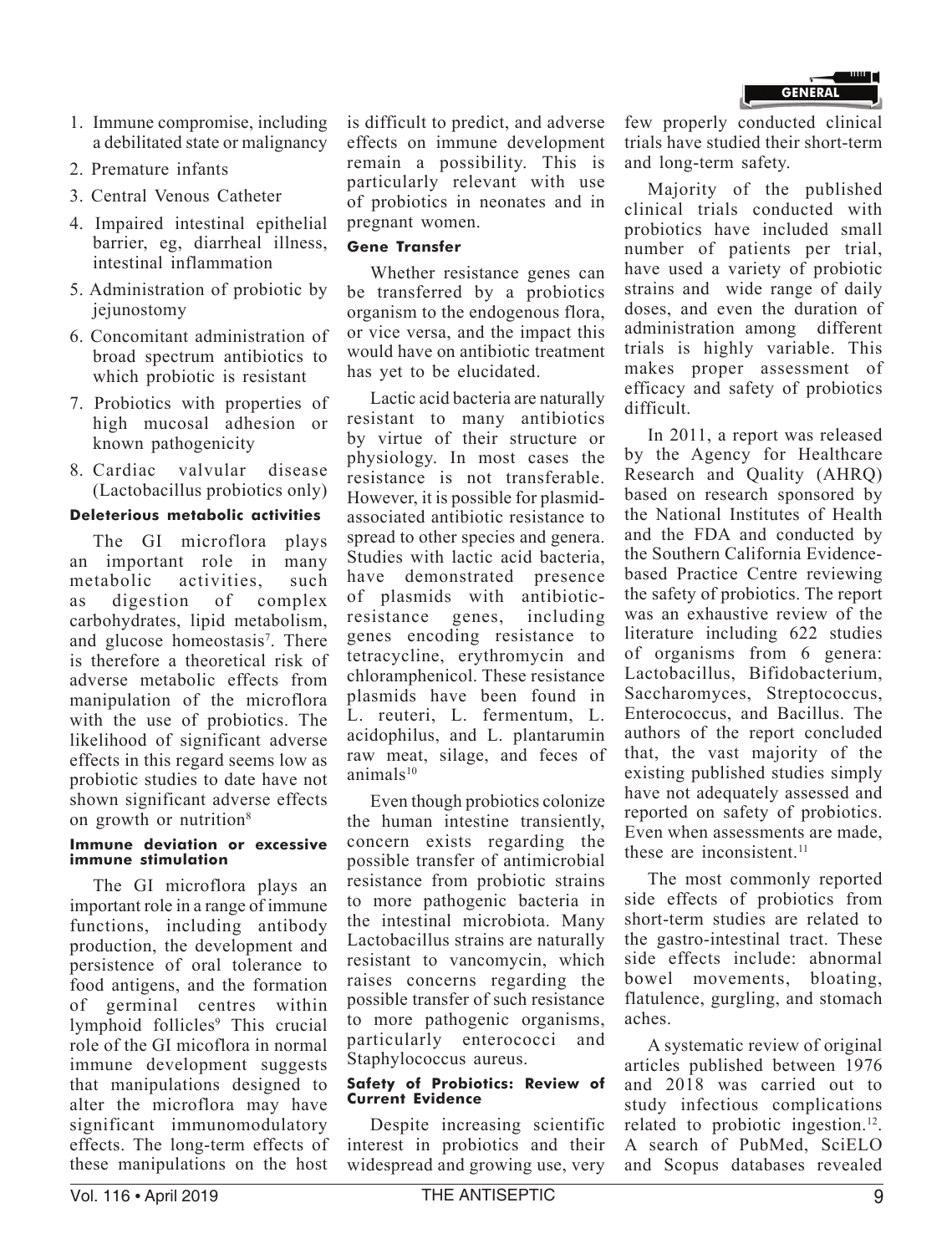60 case reports and 7 case series, making up a total of 93 patients. The results of this systemic review are summarised below:

#### **Occurrence of infectious complications:**

Fungemia was most commonly observed complication. There were 35 (37.6%) cases of fungemia. Sepsis was identified in 29 (31.2%) patients and bacteraemia was reported in 19 (20.4%) cases. This was followed by endocarditis and abscess, with 4 and 3 cases, respectively. Pneumonia, pleural empyema and septic arthritis were present in only one case each.

#### **Probiotic microorganisms**  infectious **complications:**

#### **Saccharomyces spp.**

Among the 93 cases, 47 (50.5%) were due to Saccharomyces. In 5 patients, Saccharomyces boulardii (S. boulardii) was isolated from blood, in 41 cases S.cerevisiae was isolated from biological samples and in only one case the species was not identified. In 27 cases, the probiotic microorganisms in the medications were compatible with the isolates found in the blood samples of the patient.

#### **Lactobacillus spp.**

Lactobacillus spp. were the etiologic agents in 26 episodes of infectious complications after probiotics use; 14 were identified as L. rhamnosus, 4 as L. acidophilus,3 as L. paracasei, 1 as L. casei and 4 cases were not identified at species level

#### **Bifidobacterium spp.**

Of the 12 patients with infectious complications due to Bifidobacterium spp., 10 were newborns (9 preterm). B. longum was present in 6 cases of infectious complications, followed by B. infantis and B. breve, with two cases each.

#### **Bacillus spp.**

One case series described 4 cases of bacteremia caused by B. subtilis associated with the use of probiotics containing these microorganisms; the probiotic was given to reduce the number of diarrheal episodes related to enteral nutrition.

#### **Probiotics: At Risk Population**

Although most commercially available probiotic strains are widely regarded as safe, there are significant concerns with respect to safety in particular populations.

#### **According to the FDA following populations are potentially at risk for adverse events with use of probiotics:**

#### **1. Immunosuppressed-**

anti-rejection medication after stem cell or solid organ transplant, injectable immunosuppressive drugs for autoimmune disease, or corticosteroids (greater than  $\frac{1}{2}$  mg per kg body weight or prednisone or its equivalent);chemotherapy or radiation

#### **2. Structural heart disease-**

Valve abnormality or replacement, history of endocarditis

#### **3. Potential for translocation of probiotic across bowel wall-**

Presence of an active bowel leak, acute abdomen, active intestinal disease including colitis, or significant bowel dysfunction; presence of neutropenia or anticipation of neutropenia after chemotherapy; radiation therapy

#### **4. Pregnant women Probiotics: Way Forward**

To monitor the safety of probiotics, it is important to conduct population-based surveillance for the isolation of probiotic bacteria from patients with infection. There should be knowledge of the susceptibility profile for any strain used in

clinical trials<sup>13</sup> and facilities to compare the clinically isolated strain with the probiotic strain by use of molecular methods should be readily available. Any trial using a probiotic strain should have active surveillance for cases of infection associated with such use and for the occurrence of other adverse effects.

#### **For greater acceptance and judicious use of probiotics, following information should be generated for each probiotic product:**

- I dentification and characterization of the probiotic strains
- Its mechanisms of action should be elucidated with proper scientific studies
- Its Clinical effectiveness should be established by properly designed, randomized, blinded, placebo-controlled clinical trials
- The relationship between the dose and duration of probiotic therapy and its clinical effects, on a strain by strain basis should be well documented
- Short-term and long-term safety of probiotic strains
- Risk-benefit analysis : The risks and benefits of probiotic therapy should be compared with existing treatment options
- Accurate labelling and proper storage

#### **Safety of Probiotics: Summary**

In view of the increasing use of probiotics as health supplements and therapeutic agents, clinicians need to be aware of the risks and benefits associated with their use.

The use of probiotics cannot be considered risk-free and their safety should be carefully evaluated, as use of probiotics is known to cause bacteremia, fungemia and sepsis in immunocompromised individuals.